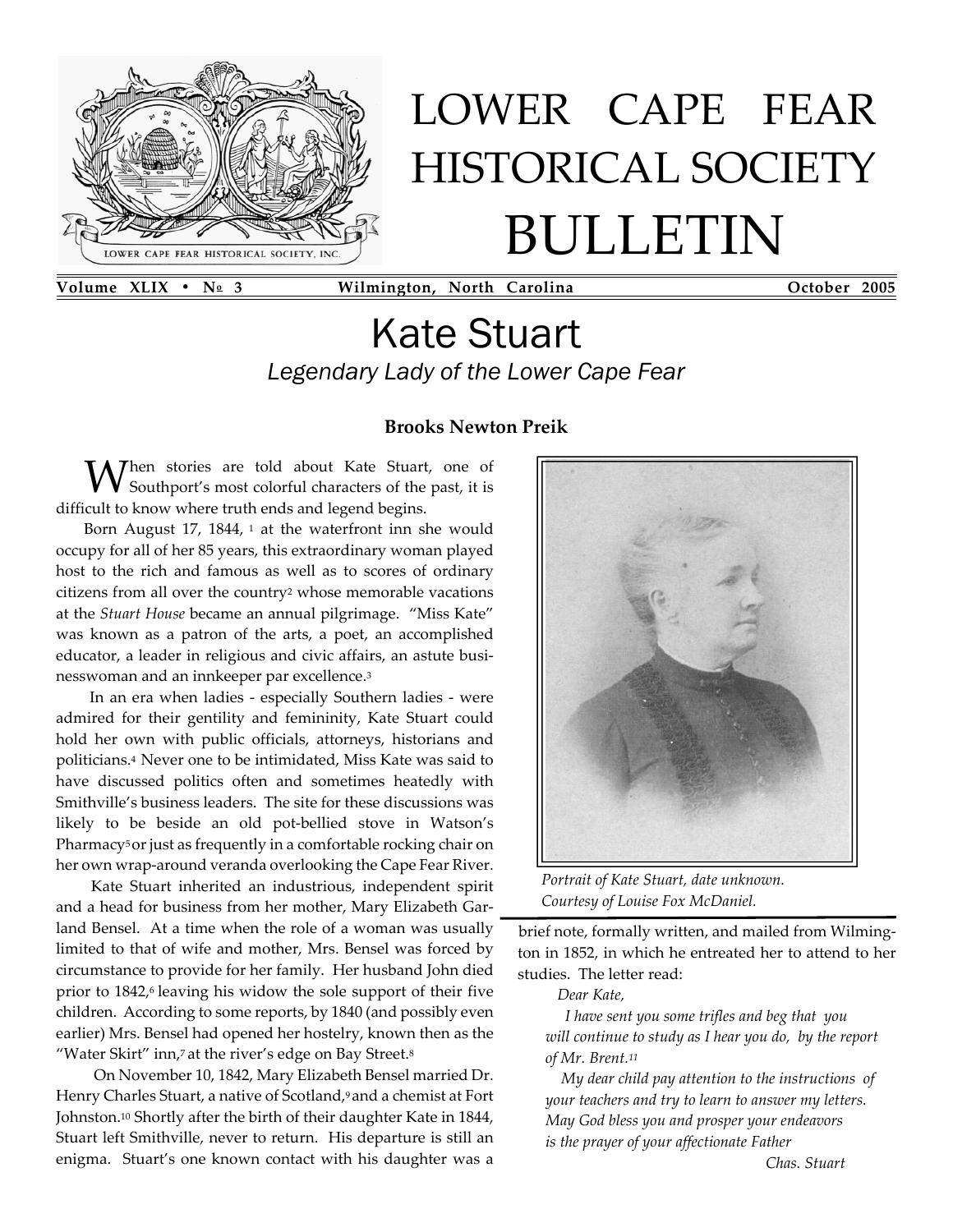**Lower Cape Fear Historical Society Bulletin Volume XLIX No. 3 –October 2005 Latimer House Museum 126 South Third Street, Wilmington, NC 28401** *latimer@latimerhouse.org www.latimerhouse.org*

#### **Officers**

 John Golden President Thomas Potratz V. President Justine Lerch Treasurer Jean Anne Sutton Secretary Jan Broadfoot Past President

#### **Director**

Candace McGreevy

#### **Board of Directors**

Paul Allaire, Dee Eicher, Joseph Fox III. Pat Hardee, Kem Hauge, Elaine Henson, Mary Ann Keiser, Ann Moore, Iris Schuetz, Jack Travis, Marjorie Way Archives Representative - J. Rush Beeler

> **Staff** Janet Pearson, LuAnn Mims

#### *Bulletin* **Editor** Joseph E. Waters Sheppard

The*Bulletin* welcomes manuscripts for review. Articles should contain researched primary source material of Lower Cape Fear interest.

Our thanks to all who read and critiqued this piece and otherwise aided in the production of this*Bulletin*.

The*Bulletin* is published each January, April and October by the Lower Cape Fear Historical Society, founded in 1956 as a non-political non-profit  $501(c)(3)$  corporation to "collect and preserve records and materials and dis seminate knowledge and information pertaining to the history of the Lower Cape Fear.

The envelope was addressed to "Miss Catherine Stu art," though she was never known by that name. Even her tombstone bears the less formal, "Kate Stuart." On a paper wrapped around the letter Kate had written these words, "only letter ever rec'd from my Father."<sup>12</sup>

 After her husband left, Mary Elizabeth Bensel Stuart continued to run the inn with the aid of her daughters and her servants. Officially named the Stuart House after her marriage in 1842, the inn enjoyed an excellent reputation as a Southport landmark until Kate Stuart's death in 1929.13 It received national attention in later years when it ap peared in a 1926 edition of*Early American Inns and Taverns* by Elise Lathrop.14

#### **THE STUART HOUSE**

The original one-story brick structure was actually<br>said to have been built in 1772<sup>15</sup> and was believed by many to have served as a magazine for explosives for Fort Johnston during the Revolutionary War.16 The mas sive brick walls were of a similar thickness and construc tion to those of the buildings at Fort Johnston, which would seem to support this supposition. In 1852, as the success of the inn grew, Mrs. Stuart added a second story topped by a third floor garret with gabled windows which ran the full length of the building and served as a dormito ry-like room.17 The wide, covered porches or piazzas gave the inn the graceful appearance of a West Indian plantation house.18

 By 1862 much of the burden of assisting her mother with the inn fell to eighteen-year-old Kate. She helped supervise the staff of maids and waiters and learned quickly about the cooking and selection of menus.19 The responsibility no doubt was enormous for the young woman who had just returned home after graduating with honors from Glen Anna Female Seminary in Thomasville.

Kate came home at a time when the Civil War was raging. One of the most important defenses of the South ern resistance was nearby Fort Fisher. It was said that on many occasions the pilots and captains of the blockade runners would wait at the Stuart House for the turn of the tide or a moonless night before starting on their stealthy ventures past the Union warships.20 Kate's half brother, Joseph Bensel, was a pilot. His ship,*The City of Petersburg*, made 16 successful runs during the war without being captured or sunk.21

Before the town was occupied by Union troops, the Stuart House was also a spot for social gatherings and musicales attended by many of the servicemen stationed at Forts Johnston and Caswell. One of those guests was Georgia-born poet, Sidney Lanier, a navy signalman, sta tioned for a short time at nearby Fort Johnston. Lanier was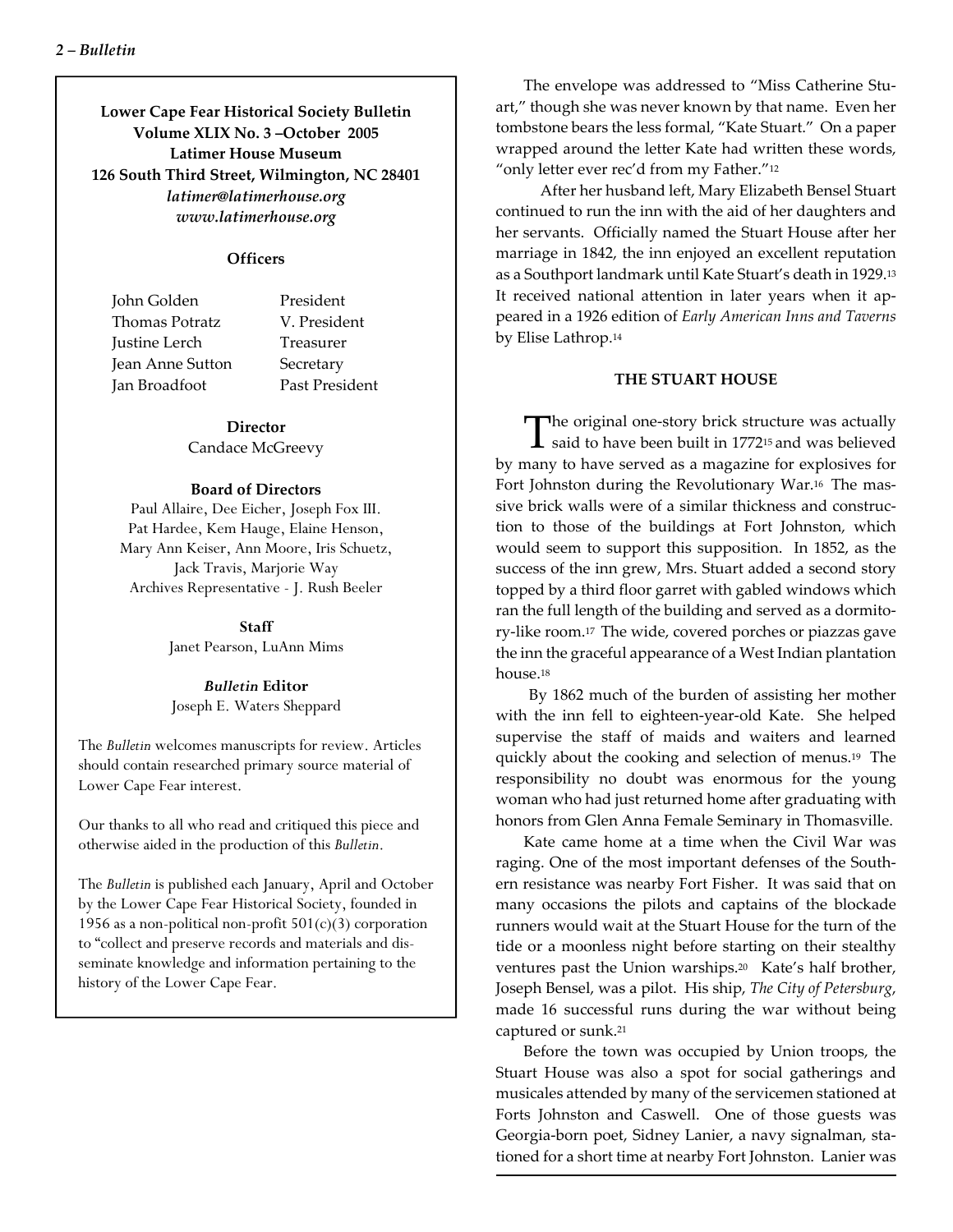an aficionado of great literature,<sup>22</sup> and Kate was known to have an excellent library<sup>23</sup> containing reference books, histories and novels by the finest writers of that day,<sup>24</sup> so the two had much in common. Kate loved poetry and music, an affinity that was also shared by Lanier.25

 Southport historian Susan S. Carson writes, "He [Lanier] spent time at the Stuart House and became great friends with Miss Kate. He was well liked in the town and wrote to a friend in 1864 saying:"

 *With my usual good fortune, I have met several of the kinds of friends I made two years ago in Wilmington. They are spending the summer here in Smithville, and have introduced me to all the nice people in this truly pleasant village. Insomuch that every day since I have been here various servants, bearing white covered dishes of delicacies, or fruit, or books, with notes of compliments from the ladies might have been seen wending their way toward the Signal Quarters where I reside.*26

 In 1864, Sidney Lanier, while in command of a blockade runner, was captured and imprisoned at Point Lookout, on the coast of Maryland. By the time he was released a few months hence, Lanier had developed tuberculosis, the disease that would cause his early death in 1881.27 Kate never saw him again.

 From January 13-15, 1865, Kate and her mother and guests at the inn were horrified by the thundering sounds of battle as Fort Fisher fell before a final, devastating Union assault. The holocaust, which brightened the night sky with flames and smoke as the siege wore on, was visible from the Stuart House porch.28 It was a sight Kate would never forget.29

#### **LIFE AFTER THE WAR**

After the Civil War, times were harder than ever<br>for Mrs. Stuart and her daughter. Once blessed with quantities of rice from the flourishing upriver planta tions and sugar and a variety of food items brought to them by the blockade runners during the war, the Stuart House kitchen now had to alter its menus. A huge swamp garden30 located beyond the Old Smithville Burying Grounds on the banks of Fiddler's Drain was tended by Kate and some of her servants and yielded an ample amount of fresh vegetables.31 Adept at both hunting and fishing, Kate served wild game or fish, crabs and other seafood that she caught from the pier in front of her house to supply the table. Ironically this change in fare only enhanced the reputation of the inn for outstanding meals, and seafood became a specialty of the house.32 In the most

difficult of times Kate and her mother still found food to send to those in need, regardless of their color, and the two became known for their generosity.33

By war's end Mrs. Stuart was 70 years old and her vigor and health were lagging, adding to Kate's duties as innkeeper. But Kate's energy seemed boundless. she wrote to her niece in Wilmington that she was "combing fish scales out of her hair when she really should be inside making jelly because the grapes were ripe."34 Kate's per sonal cookbook was filled with recipes for seafood, wild game, preserves, and an amazing number of cleaning agents and home remedies, which she concocted herself.35 Four recipes from the Stuart House survive in a small church cookbook published in 1904 by St. Phillip's Episco pal Church. Two recipes are for the types of seafood that were abundant in the waters in front of her home, "Baked Sheephead" and "Crab Croquettes;" the other two have the intriguing titles of "Clay Cake and "Tea Wigg."36

Along with her duties at the inn, Kate and her friend, Ann Sophie Drew, opened a private school. The Peabody School was located in the old Potter house at 301 E. Moore Street. By 1872, Miss Kate had her very own private school housed in the Masonic building with an enrollment of "slightly less than a hundred, more than half being females."37 A roster of her students contained many old Southport names including those of two of her nephews. One, Edward H. Cranmer, son of her half sister Almira, became a Superior Court judge, widely known throughout the state for his wisdom and justice.38 His brother John became a doctor and made his home in Wilmington.

Life was never easy for Kate Stuart. Destructive storms and hurricanes made costly repairs to the old inn a constant drain on her finances<sup>39</sup> and there were personal tragedies as well. In the terrible northeaster of December 1872, her half brother Joseph and four other pilots were lost at sea aboard Bensel's small pilot boat. Joseph's son was also lost with him. Their bodies were never recovered. After her mother's death on March 23, 1884,40 the entire burden of running the inn fell to Kate, since all of her half sisters were married with homes of their own.

In 1898, her niece, Julia Foley Harper, who was the wife of her good friend, Captain John Harper, died in childbirth leaving behind an infant son. Kate took charge and brought the baby to live with her until some years later when the captain remarried and was able to care for his son.41

Nature was her fiercest enemy, yet her greatest friend. After each hurricane or storm she set about repairing the damage to the inn and within a short time she was ready to receive her guests.42

She loved to "whistle in" the seagulls each morning to feed them bits of stale bread while she savored the beauty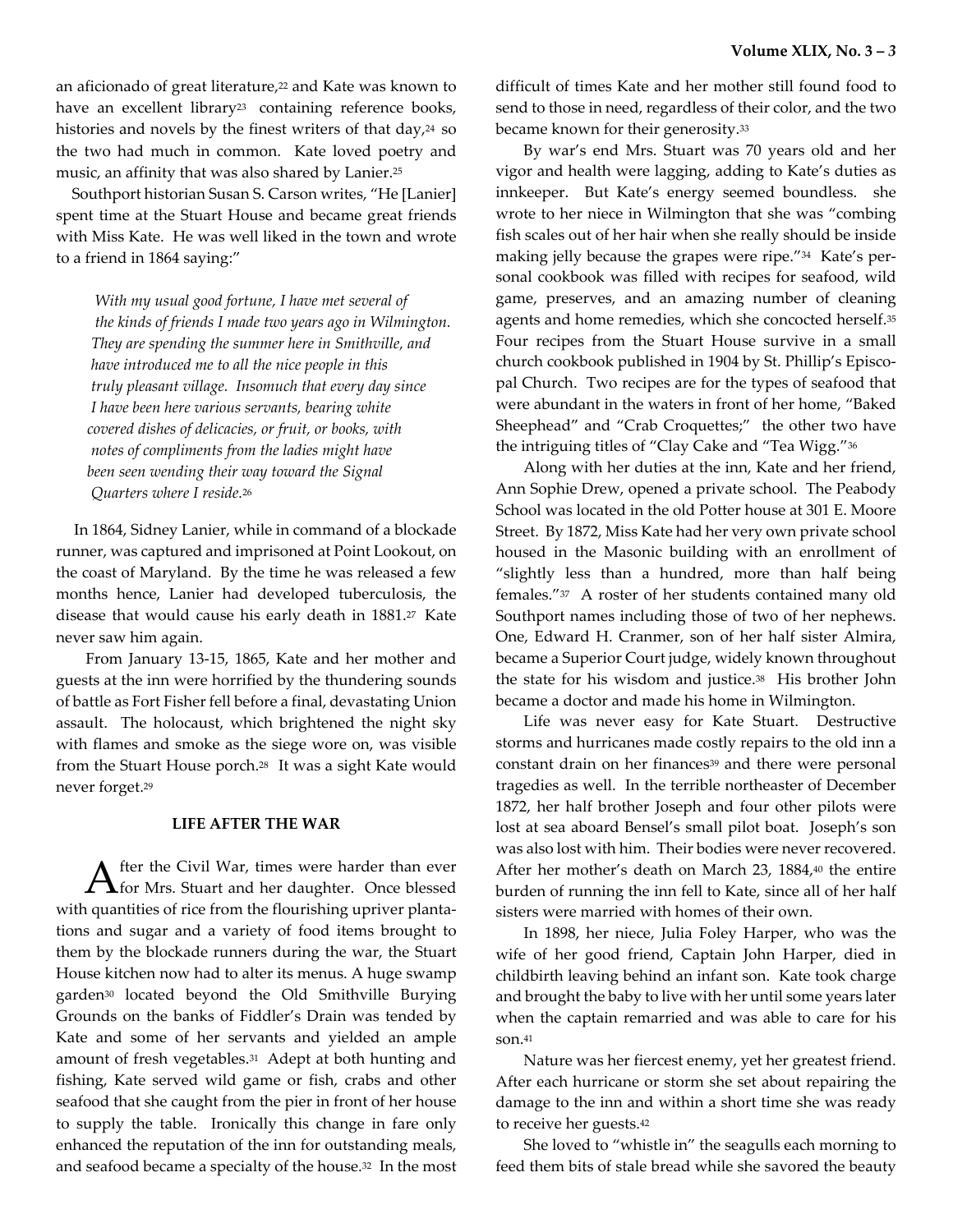#### *4 – Bulletin*

of the sea and sky during an early morning sunrise in the calm after the storms. The seagulls were her pets and she often gave Captain Harper two or three loaves of bread to feed them as he made his journeys between Wilmington and Southport.43

D.W. Manson wrote in the February 19, 1920, issue of the *Wilmington Dispatch*, the following:

> *This is Miss Kate Stuart, owner of the Stuart House. ... While her hair is silvery white yet she is quick of step, clear of eye and keen of intellect, and during the days you will spend in her presence you will be impressed with her utmost, kindly desire to please, be called upon to follow promptness at meal times, and you will feel yourself grow into the religious atmosphere which constantly pervades her presence, and if you are alert, you will come nearer than ever before to the real love of God if you try to emulate her spirit. ...*

#### **HEROINE OF SMITHVILLE**

Indeed, a deep religious faith sustained her, but she was never one to sit back and wait for help from God or anyone else. She was very strong-willed and resolute, and she faced each of her problems head on. When a vote of the state legislature ordered the county seat moved from Southport to a more central Brunswick location in Bolivia, she employed John D. Bellamy, a noted Wilmington attorney and former legislator, to appeal the decision claiming the move would destroy her livelihood.

Bellamy wrote in his memoirs:

*I was not only Miss Stuart's lawyer but her friend. ... I told the Supreme Court, in my argument, that I represented Miss Stuart in the contest; that the question involved was a close one, and being so, I hoped the Court would consider the interest of Miss Stuart, whose home would be broken up if the courthouse were removed. Every member of the Supreme Court was her personal friend, staying at her hotel when holding Brunswick Court. They all knew Miss Kate was a woman of noble character, and was a heroine.44*

The Supreme Court ruled in her favor and the county seat remained in Smithville (Southport) until 1978.

Her reputation as "the heroine of Smithville" was earned when she saved the young daughter of a friend from drowning. The details of that rescue often vary widely; the account printed in the*Wilmington Evening Dispatch* on No vember 9, 1914,<sup>45</sup> is probably the most accurate since it was written following the reporter's own interview with Kate

Stuart. Captain Alex Hunter who was a ship's master with the Clyde Line and a good friend of Miss Stuart had allowed his daughter Mary to stay at the Stuart House while he went to New York on business. One day during the visit, Kate was startled by loud screams coming from the direction of her pier. Realizing that Mary had fallen overboard, she ran immediately to the spot and jumped in, fully clothed, to rescue the girl. Kate was only 24 at the time and an excellent swimmer. The current, so near the river channel, was swift and threatened to pull both of them under, yet Kate managed to get the unconscious girl to shore where others were waiting to assist them. The grateful father learned of the rescue upon his return and rewarded Kate with a fine gold watch. The inscrip tion inside reads:

> *From Alex Hunter to Miss Kate Stuart for her bravery in saving the life of his daughter Mary. July 31, 1869.*

For as long as she lived every Clyde Line steamer that passed her home blew a salute to Miss Kate. She always answered the greeting, waving a white handker chief by day and a lantern at night.46 The gold watch, which has become a family heirloom, is now in the pos session of Ogden Allsbrook, great-grandson of Miss Kate's half sister Elizabeth Bensel Warren.47

Kate Stuart was constantly involved in the affairs of the community. She was the first president of the South port Civic Club. In 1909, members of that group accom panied her aboard the steamer*Wilmington* with her friend, Captain John W. Harper at the helm, to hear President Taft deliver an address in Wilmington.48 In addition to the Civic Club, she was a charter member of



*Cape Fear River Pilots. Front l-r, Thomas Newton, Julius Dosher; back l-r, Joseph Newton, unknown, Joseph Bensel (Stuart's half-brother), and Thomas Brinkman. Photo courtesy of Joseph S. Loughlin.*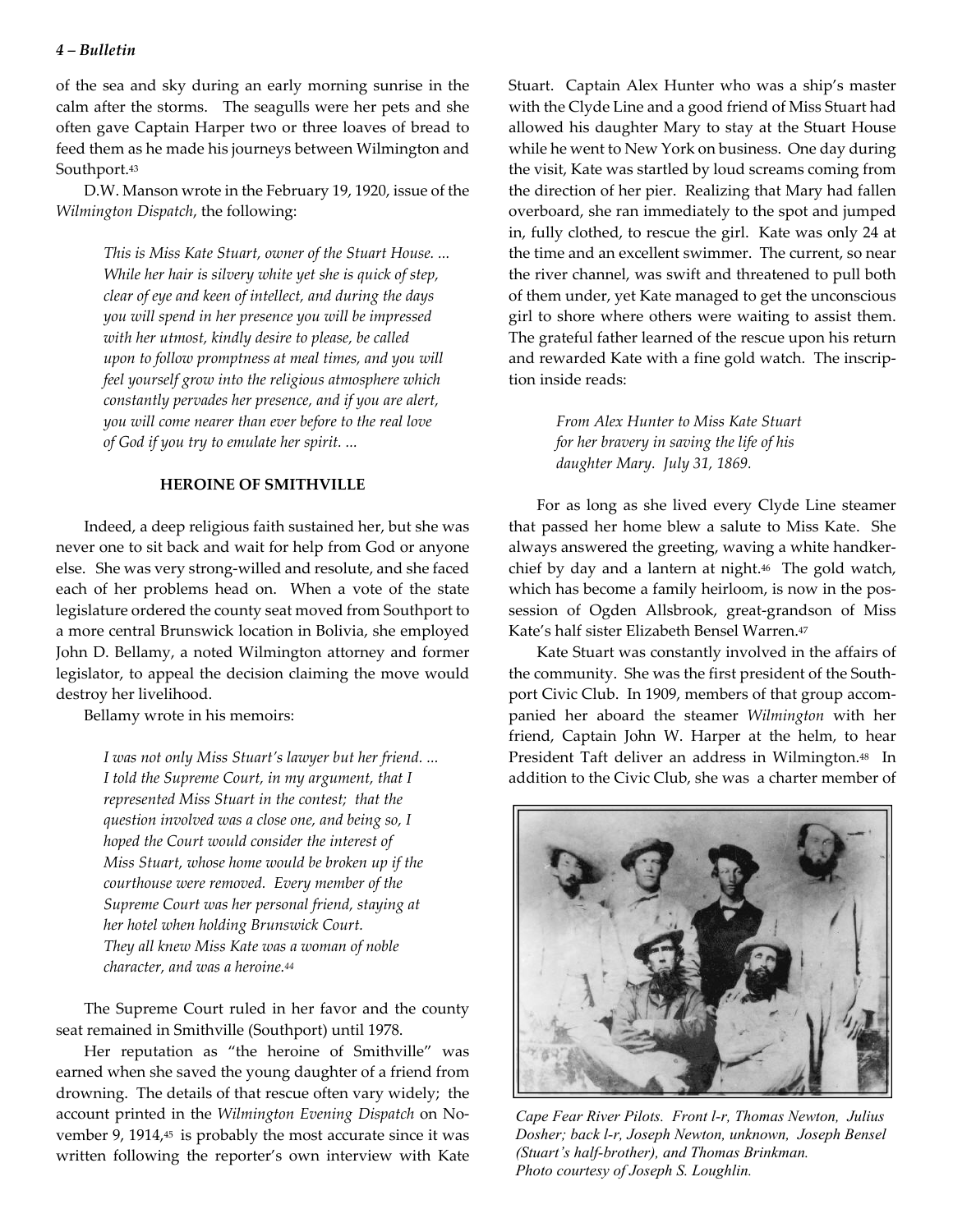the Cape Fear Lodge of the Good Templars in 1875 and the Methodist Women's Missionary Society in 1890. A local newspaper of the day reported on May 23, 1911, "A tablet was unveiled at the site of Fort Johnston. The North Carolina Society of Colonial Dames of America, with the assistance of Miss Kate Stuart, placed a large boulder of the original fortification of Fort Johnston, the first colonial fort of the Province, and a suitable tablet commemorating the stirring incidents which marked the downfall of the royal government in North Carolina."50

 Kate Stuart was devoted to preserving history and was justly proud of her own heritage. The*History of North Carolina* included her in the biographies of notable North Carolinians, one of a very few women to achieve this honor.51

 Miss Kate was the only female member of the Chamber of Commerce. One of her greatest achievements was se curing a rail line from Wilmington to Southport. The day the first train of the Wilmington, Brunswick and Southern Railroad entered the small coastal village, 67-year-old Kate rode into town with it - perched upon a flat car. She even wrote a poem in honor of the event.52

The first verse of that poem reads:

 *On old Rhett Street, each one you meet Just shakes hands all around, For don't you see, they say with glee, The Railroad's come to town!*

 From time to time she wrote other bits of poetry or articles about Southport that were published in local papers.53 And there were numerous articles written about Miss Kate and her adventures in regional publications. In 1910, Captain John Harper made a trip to Charleston, SC, for some repairs to the steamer*Wilmington.* He asked his friend if she would like to go along. She accepted. It was more than 50 years since her first visit to that city, and Kate Stuart arrived at the Charleston Hotel with a mission in mind. She had with her a bronze medal that she had kept for many years, and she had reason to believe that the medal "in all probability was once the property of a citizen of Charleston." She contacted a reporter from the*News and Courier* who was eager to print her story. The story called for anyone who might know the owner to come forward. The next day another article ran in the same newspaper, and the following is a portion of that article:

*It [the medal] is of the size of a silver dollar and bears the name "J.H. Schulte, 4th Sergt." In addition the phrase "Virtue and valor," and the initials "W.L.I" are inscribed upon one side while the other bears a number of names and a date.*

 *The medal has been in Miss Stuart's possession since 1868. In that year she purchased the old mansion of Governor Benjamin Smith in Southport. ... In the debris about the place, when the premises were being cleared up, the bronze medal was found.*

 John Sheppard, vice president of the Washington Light Infantry Veterans' Association, had read the description the previous day and immediately called the newspaper. J. Hermann Schulte, he told them, had fought with the South Carolina Volunteers in the Civil War. He was a brave soldier and was highly thought of by his friends. Schulte was deceased, but John Sheppard was able to furnish the newspaper with the widow's address in Ten nessee. The article concluded with these words:

 *And so, because a Wilmington steamer needed the attention of ship carpenters, a certain aged lady in Chattanooga will receive before many days the medal which, more than forty years ago, his comrades gave to her husband because he had fought a good fight.54*

#### **GRAND OLD LADY**

When Kate Stuart died on April 13, 1929, she was mourned across the state as "the Grand Old Lady of North Carolina." Her funeral at Trinity Methodist Church was attended by black and white alike and a number of her black friends, at their request, sang hymns for the occasion.55 Her faithful servant of many years, Joseph Nelson "Boysie" McCoy, was remembered in her will along with other respected servants, Mary Davis, Sarah Cotton and John McDonald.56 Among her pallbearers were friends and notable attorneys from Wilmington.57

 The accolades Kate Stuart received in life were echoed eloquently after her passing. C.L. Stevens, editor of the *Southport Leader*, published a number of tributes to her from Southport citizens in the obituary that ran in his paper, along with his own final tribute: "From the day when I was editor of*The Leader*, until her passing, Miss Kate and myself have been the closest of friends. A woman of unusual personality, staunch in her friendships, fearless in declining her views, unwavering in any line of action she believed in right. In writing of Miss Kate for publication I have always call her: 'The Grand Old Lady of Southport'."

 Yet it was the obituary in the April 14, 1929, edition of the*Wilmington Star News* that was the most poetic and poignant. It reads: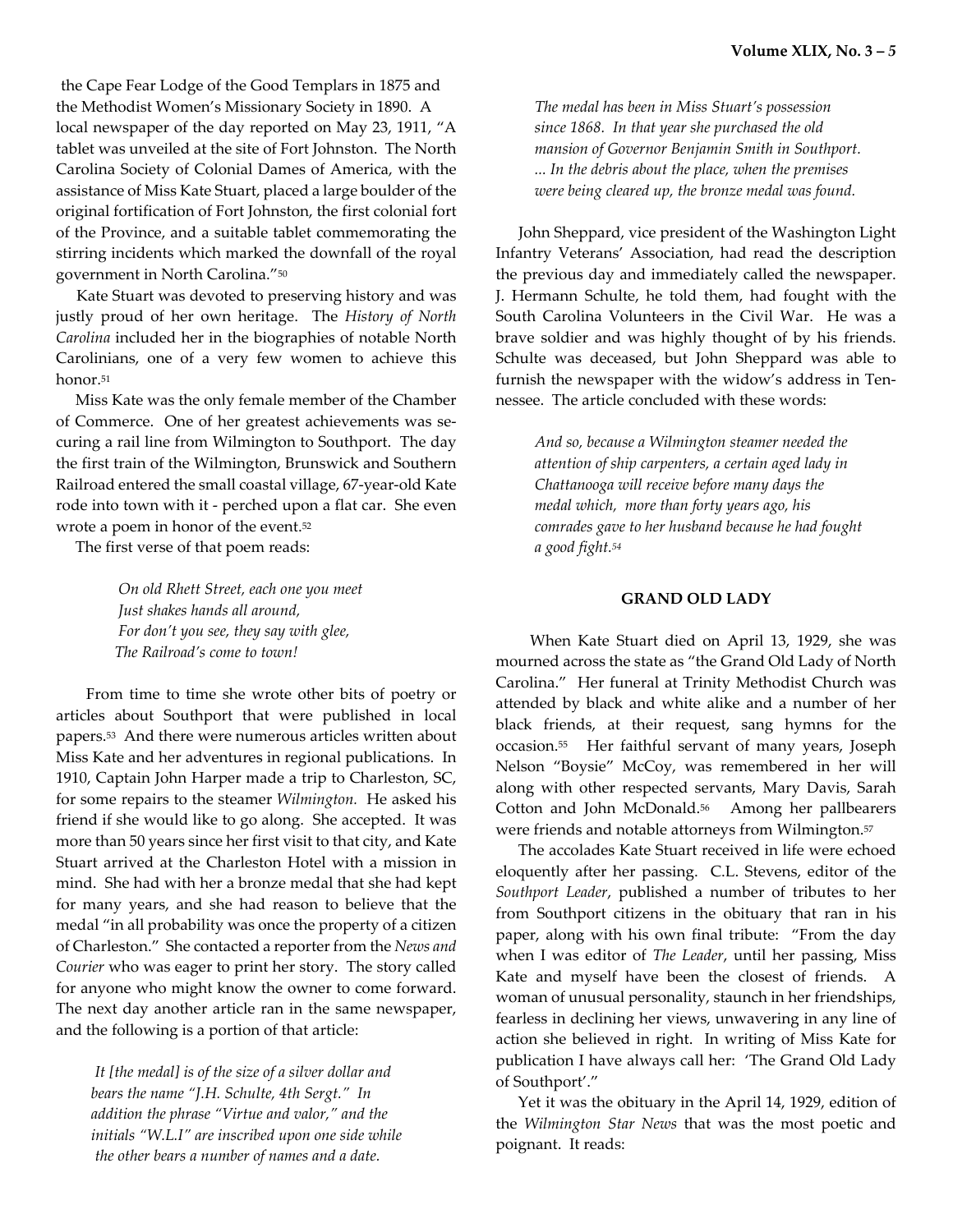#### *6 – Bulletin*

*The city of Southport today wears a mantle of mourning for Miss Katie is no more. Throughout all of Eastern North Carolina there is a pang of regret at her passing. ... Miss Kate Stuart was more than a woman. She was the most beloved character of her native city and by way of being something of a Cape Fear institution. To hundreds of seamen she was a wonderful legend and a kind of earthly angel. Among the epicures of the Carolinas she was famous, for in the quaint cottage-hotel she operated, some of the most celebrated dishes of the coastal country were originated and served ... and annually hundreds of people from all distances enjoyed her marvelous hospitality. ...*

 *For eighty-five years and some months, or from the moment of her birth until death ended her colorful career yesterday morning, Miss Katie resided in her ancestral home along the picturesque waterfront of Southport. From this vantage point, she observed and gradually she drew a goodly portion of the world into her circle of acquaintances. ...*

 *Her death is a distinct loss to the State. A woman of her type lives but once in a century.*



*Kate Stuart circa 1920s. Photograph courtesy of author's private collection.*

#### **NOTES**

1Kate Stuart's tombstone, with her dates of birth and death, is located in the Old Smithville Burying Ground at the corner of Moore and Rhett Streets in Southport, NC. This information is also recorded in*The Cemeteries of Southport,*data compiled by Dorcas W. Schmidt (Southport Historical Society, 1983), p. 7.

2 Bill Reaves,*Southport (Smithville) and Environs, A Chronology,* Volume I

*(*Southport Historical Society, 1978), p. 113. Among the guests said to have visited the Stuart House were General Robert E. Lee, at the time a young brevet Colonel; Henry Bacon, the architect of the Lincoln Memorial; Daniel Russell, Zebulon B. Vance and other North Carolina governors and the Reverend Mr. Wilson and his young son Woodrow, who later became president of the United States. As noted on pp. 31 and 33 of Dr. Chris Fonvielle Jr.'s*The Wilmington Campaign* (Savas Publishing Company, 1997), Lt. Col. Robert E. Lee did indeed visit Fort Caswell to inspect the fortifications there in 1840. That would place him in the area during the early days of the Stuart House, giving much weight to the long-held tradition that he was once a guest there. *3 "'*Magnificent Old Lady of the Cape Fear' Passes*," The Morning Star*, Wilmington NC, April 14, 1929. Front page feature.

4James Sprunt,*Chronicles of the Cape Fear River, 1660-1916,* 2nd edition (Broadfoot Publishing Company, 1992) p. 682.

5Susan S. Carson,*Joshua's Dream: A Town with Two Names* (Southport: Carolina Power and Light Company, 1992) p. 110.

6 To date it has been impossible to locate any records indicating the cause or the exact date of Joseph Bensel's death. Although there are tombstones in the Old Smithville Burying Ground for his wife Mary Elizabeth Bensel Stuart and his son Joseph (placed there by Mrs. Stuart when her son was lost at sea) there is no marker for John Bensel. Bensel's youngest child, Almira, was born June 6, 1838, according to her tombstone. In*Chronology of Southport,* Volume I, p. 40, Bill Reaves notes the marriage of Mary Elizabeth Bensel to Charles Stuart and refers to her as a "widow with five children." 7 "Stories of Southport As Told By Col. Olds - Raleigh Newspaperman Interviews Miss Kate Stuart,"*The Morning Star*, Wilmington, NC, March 19, 1918. Col. Fred Olds, director of the State Hall of History in Raleigh and a former newspaperman, was quoted in the article in reference to his interview with Miss Stuart: "At Southport Miss Kate Stewart [sic] remains, a dear delightful landmark of the quaint old town, in her little hotel in the snug shelter of the bluff and by the waterside. In fact, the house was originally known by the odd name of 'Water-Skirt' in other words, a one-story warehouse on the waterside."

8 Harry Hayden,*Atoms, Acorns and Azaleas*, Vol. I (unpublished manuscript), New Hanover County Public Library. p. 66/37.

9Brunswick County Marriage Bonds, 1804-1868. New Hanover County Library. Most all other references to Stuart give his name as Charles Henry Stuart, but the marriage bond with his personal signature reads Henry Charles Stuart.

10Susan S. Carson,*Joshua's Dream: A Town With Two Names*, p. 37.

11 Dr. Walter Gilman Curtis,*Reminiscences of Wilmington and Smithville---Southport, 1848-1900* (Southport Historical Society, Inc. 2nd Ed, 1999), p. 72. According to Dr. Curtis, the Smithville school established by Jeremiah Murphy in 1852 was under the direction of Murphy and the Rev. J. H. Bent.

12 Unfortunately only a copy of this letter can be located at this time. The original, which was in the possession of a great-great-nephew, has been misplaced.

13 Upon Miss Stuart's death, operations at the inn ceased forever. The property changed hands several times and was used as a private residence or as a rental home. The inn was damaged beyond repair by Hurricane Hazel in 1854, and the structure was razed. An account of the destruction and the subsequent sale of the property by Dr. B.W. Wells, professor of Botany at North Carolina State College appeared in*The State Port Pilot* on March 20, 1954. The property stood vacant for almost 50 years but is now the site of two large residence.

1*4Elise Lathrop, Early American Inns and Taverns*(New York: Robert M. McBride & company, MCMXXVI), p. 224.

15Hayden,*Atoms, Acorns and Azaleas*, p. 66/37.

16Reaves,*Southport Chronology*, Vol. IV, p. 108.

17Hayden,*Atoms, Acorns and Azaleas*, p. 66/37.

18 Claude Howell,*WHQR Commentaries*, Cassette No. 4A, Broadcast November 23, 1987. Howell describes his memories of a childhood visit to the Stuart House aboard the steamer*Wilmington*: ".. .The next stop was in Southport where a number of people would get off to have dinner at the Stuart House run by Miss Kate Stuart and a popular place for Wilmingtonians during the hot, sultry, summer months. .. .Miss Kate was an institution and renowned for her hospitality and her good food. The inn itself was a beautiful West Indian-type structure with wide two-story verandas."

19Hayden,*Atoms, Acorns and Azaleas*, p. 127/76.

<sup>20</sup> Ibid., p. 115/65.

21Jim McNeil,*Master of the Shoals*(DaCapo Press, 2003), p. 149.

22 Edd Winfield Parks,*Sidney Lanier: The Man, The Poet, The Critic* (Athens, GA: University of Georgia Press, 1968), pp. 3-6.

23Reid Page,*The Bald Head Island Gazette*, Nov. 15, 1978. "Recollections of Kate Stuart." p. 1. In this interview, Josephine Newton Smith of Southport, Miss Stuart's 82-year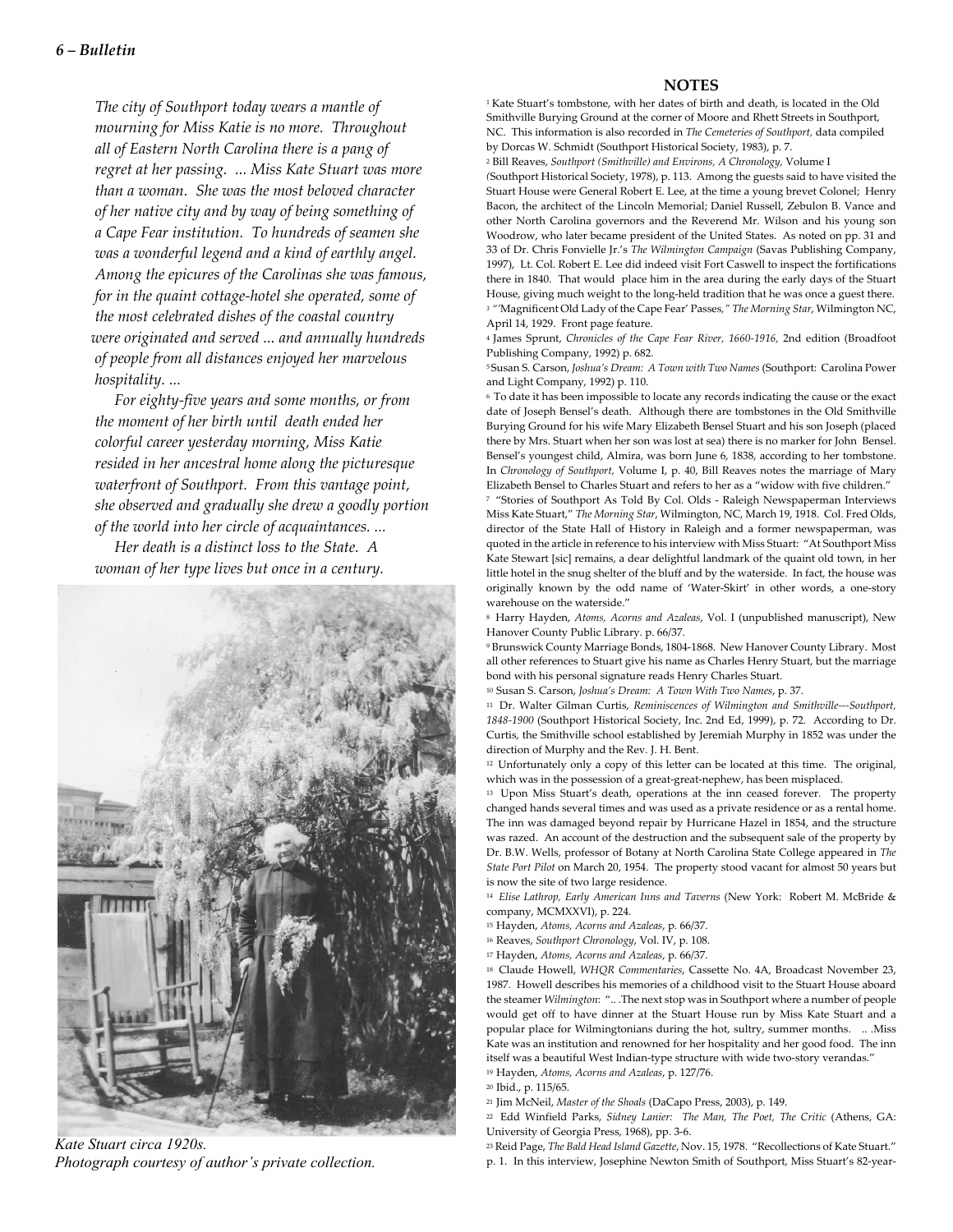old niece, recalled, "She was well read and educated ... she read the best of everything had a wonderful library."

24 Each of Kate Stuart's books bore her distinctive signature, and many were gifts inscribed to her from guests at the inn who appreciated her passion for books. Her will named family and friends who should inherit her collection. Many of these books are still in their possession.

25 Bill Reaves,*Southport (Smithville) and Environs, A Chronology* Vol. I (Southport Historical Society) 1978, p. 113. "Traditional stories say that Miss Kate Stuart and Sidney Lanier were very close friends when he was stationed at Smithville during the Civil War. A copy [inscribed to Kate and autographed] of his poem "The Marshes of Glynn" was given to Miss Stuart, which she cherished all her life. Other stories tell of Lanier serenading Miss Stuart with his flute, [on] which instrument he was an expert. In later life he played first flute in the Peabody Symphony Orchestra."

26Carson,*Joshua's Dream: A Town with Two Names*, p. 48.

27Henry Wysham Lanier, Editor,*Letters of Sidney Lanier* (Freeport, New York: Books for Libraries Press, 1899), pp. 3-4.

28James Erastus Price, "When the Yankees Came, "*The State*, December 15, 1967. p. 10. In this eyewitness report a young Smithville lad, nephew of the pilot of the*Condor*, gives his account of the unfolding of the battle at Ft. Fisher in January 1865. This account confirms that the sights and sounds of that fray would indeed have been visible from the Stuart House. From his perch on a roof top of his home near Ft. Johnston and not far from the Stuart House he describes what he saw: "Although several miles from the scene of action, I climbed upon the top of a house and saw the smoke of the war-ships' guns rising in great clouds while the windows in the town rattled as if a storm were beating against them."

<sup>29</sup> Interview with Louise Fox McDaniel, great-great-niece of Kate Stuart, Wilmington, September 2002. Mrs. McDaniel remembers riding to Southport on the steamer *Wilmington* with her grandfather, Capt. John Harper, to visit her Aunt Kate. She recalls her aunt's accounts of that terrible battle.

30 Lewis J. Hardee,*Classic Southport Cooking* (Southport, NC: Southport Historical Society, 2005), p. 167. In his book Hardee gives an in-depth explanation of Southport's unique swamp gardens: "Across Leonard Street from our front porch in Southport lies an overgrown tangle of briars and wild things. For over a hundred years, gardeners from all over town came here to stake out a patchwork of little plots and grow their vegetables. It was known as the Swamp Garden. Miss Kate Stuart grew vegetables here for her famous inn on the waterfront, and sent green onions for sale at Wilming ton by one of the Cape Fear steamers. These gardeners were squatters, for no one knew who owned the land; money was scarce, land aplenty. Old city maps designate the Garden as "Disputed" territory. This nether land of wet, fertile bog seldom sees frost or freezes - some said it never froze. A little stream runs down the middle and keeps its banks moist and rich. Some call it the Swamp Garden Ditch; some, "Fiddler's Drain" after the sand fiddlers that live in the creek as it passes through the marsh near the river. Others call it "Bonnet's Creek," after the wicked pirate who during Colonial times, when the stream was navigable, would secrete his ship up here. There were dozens of little plots in the Garden, some separated by a low, wire fence, some by narrow ditches. Gardeners would lay little bridges of planks across the stream to get from one side to the other. Higher up on the banks overlooking the gardens were giant oaks where they would rest after cultivating their crops. Here were little sheds for storing their shovels, hoes, rakes and supplies. And for hiding their liquor from their wives."

31Reaves,*Southport (Smithville)e and Environs, A Chronology,*Vol. II, p. 7 reads, "March 28, 1888. The first Spring onions, 45 bunches were sent to Wilmington from Miss Kate Stuart's swamp garden at Southport."

32*The Wilmington Star*, Wilmington, NC April 14, 1929.

33Reaves,*Southport Chronology*, Vol. I, p. 120.

34Bobbie Marcroft. "The Amazing Miss Kate."*Wilmington, Magazine of the Lower Cape Fear*, December 1974, p. 7. Much of the information for Marcroft's article was based on her interview with Elizabeth Warren Allsbrook, great-niece of Kate Stuart, who knew and remembered her aunt very well. Mrs. Allsbrook showed Ms. Marcroft family letters from Kate Stuart and her personal journal.

35 *Key to the Pantry* (Danville, VA, 1898) compiled by the Ladies of the Church of Epiphany. This was one of two cookbooks that Kate Stuart used often. Handwritten recipes, newspaper clippings and other household hints were tucked inside the pages. 36 Mrs. J.A. Bell and Mrs. Dunbar Davis,*Recipes from the Parish of St. Phillips in Southport.* December 1907, pp.3, 7, 8 and 23.

37Lawrence Lee,*The History of Brunswick County North Carolina.* (Brunswick County NC, 1978) p. 204.

38Letters from judges and attorneys in many counties throughout the state, as well as newspaper clippings from the collection of Judge Cranmer's widow, attest to the esteem in which Judge Cranmer was held. He handled many of Kate Stuart's legal affairs in her final years and she left the majority of her extensive collection of books to him at her death.

39Reeves,*Southport Chronology*, Vol. I, p. 120.

40*The Cemeteries of Southport*, data compiled by Dorcas W. Schmidt (Southport Histor ical Society, 1983), p. 7.

41 Interview with Louise Fox McDaniel, Captain John Harper's granddaughter, Sep tember 2002.

42Reaves,*Southport Chronology*, Vol. II, p. 120.

43Ibid., Vol. II. p. 235.

44John D. Bellamy,*Memoirs of an Octogenarian,* (Charlotte: Observer Printing House, 1919), p. 53.

45 "Pretty Tribute To A Brave Woman," *Wilmington Evening Dispatch*, November 9, 1914.

46Marcroft, "The Amazing Miss Kate," p. 7.

47 Interview with Ogden Allsbrook, Wilmington, NC, January 2005.

48Marcroft, "The Amazing Miss Kate," p. 7.

49Reaves,*Southport Chronology*, Vol. I, p. 92.

<sup>50</sup> Ibid., Vol. II, p. 203.

51 *History of North Carolina*, Vol. V, (Chicago and New York: The Lewis Publishing Company, 1919), p. 77.

52Ibid., Vol. II, p. 207.

53One of Kate Stuart's articles appeared in*The Morning Star*, Wilmington, NC, March 29, 1914. The title was "In the Cemetery at Southport." she wrote: "Have you ever wandered over this quaint old burying ground with its venerable oaks, so old that no living man can tell their age? Their leaves are never still, always whispering, whisper ing to each other the secrets of the centuries."

54"Widow of Brave Soldier Will Recover Husband's Trophy,"*The News and Courier*, Charleston, SC, October 4, 1910.

55Marcroft, "The Amazing Miss Kate," p. 17.

56A copy of Kate Stuart's will lists the following: ".. .the sum of \$150.00 which I give and bequeath to my good and faithful servant Joseph Nelson McCoy, who has served me nearly all the years of his life." She further stated that all her household goods, furniture and bedding not previously disposed of [in the will] be divided among her nephews and "whatever cannot be amicably divided to be given to Mary Davis, my cook, Joseph Nelson McCoy and Sara Cotton, if living and, John McDonald." Sara Cotton did indeed survive Kate Stuart and lived to be more than 100 years old. (1853-1956, Reaves,*Southport Chronology*, Vol. IV, p. 155.)

57*The Morning Star*, Wilmington NC, April 14, 1929. Honorary pallbearers for Kate Stuart's funeral were well-known members of the Wilmington bar: George Rountree, Herbert McClammy, E.K. Bryan, Woodus Kellum, J.O. Carr and John D. Bellamy.

## Author

**B** rooks Newton Preik, a native of Southport, NC, has been a resident of Wilmington for most of her adult life. She graduated from St. Mary's Junior College in Ra leigh in 1958 and the University of North Carolina in Cha pel Hill in 1960. She was an elementary teacher for ten years before beginning a thirty-year career as a real estate broker. In 1995, her short story "Kate" won first place honors in the Lower Cape Fear Historical Society's Short Fiction Contest. Since that time Mrs. Preik has published many articles in regional publications and has won numer ous state and national writing awards for her work. She is

the author of*Haunted Wilmington and the Cape Fear Coast,*a collection of ghost stories, now in its sixth printing. From 2000 to 2002, she was editor-in-chief and feature writer for *Capturing the Sprit of the Carolinas*, a regional lifestyle maga zine. She is currently working on a local history project and another collection of ghost stories as well as freelance mag azine articles. When she was 6 years old her family moved to the Stuart House and lived there for about a year. She has been fascinated with the old inn and the stories and legends of Kate Stuart ever since. Kate Stuart's half brother, Joseph Bensel, was Mrs. Preik's paternal great-grandfather.